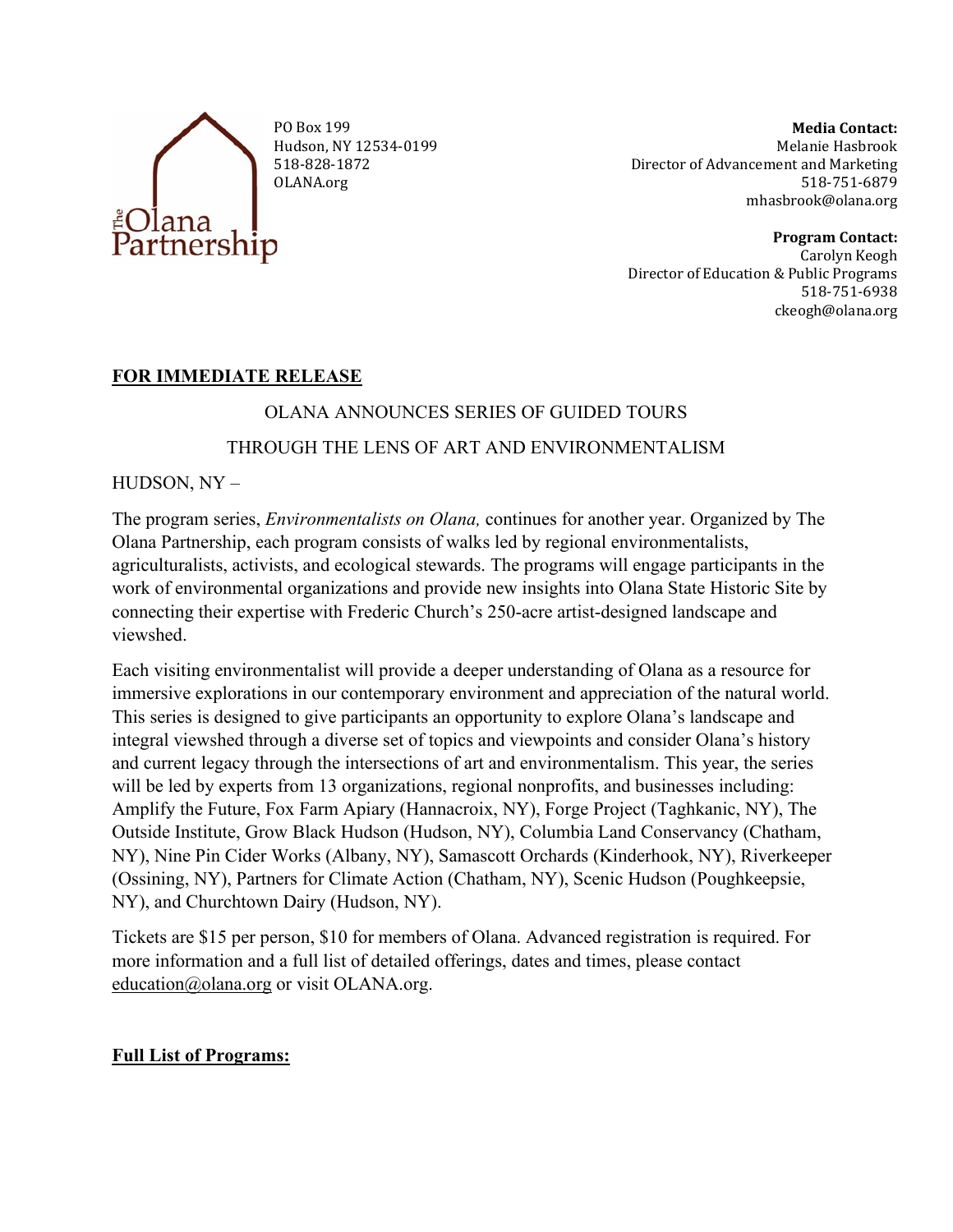- March 12- "Birding from a Decolonized Lens" with Yamina Nater-Otero from Amplify the Future
- April 23- "A Gift for Modern Pollinators: Exploring Olana's Legacy Landscape" with Chris Layman from Fox Farm Apiary
- May 14- "Exploring Olana's Landscape through Indigenous Eyes" with Heather Bruegl from Forge Project
- June 18- "Indigenous and Introduced: Discovering the Flora and Fungi of Olana" with Laura Chávez Silverman from The Outside Institute
- July 16- "The Knowledge of the Land: Exploring Ancestral Healing" with Nkoula Badila from Grow Black Hudson
- August 13- "Under the Surface: Lake Explorers" with Heidi Bock and Jenifer Rosete from the Columbia Land Conservancy
- September 10- "How About Them NY Apples: Regional Agriculture, Sustainability, and Cider-Making in New York State" with Alejandro del Peral and Jake Samascott from Nine Pine Cidery and Samascott Orchards
- October 8- "Exploring the Future of the Hudson River" with Tracy Brown from Riverkeeper
- October 15- "Thinking in Systems: What Church and His Contemporaries Knew About Climate Change" with Matt Stinchcomb and Bob Dandrew from Partners for Climate Action
- October 22- "Inspiring Partnerships to Protect Inspiring Views" with Cari Watkins-Bates and Jeffrey Anzevino from Scenic Hudson
- November 5- "A Farm for the Past, Present, and Future: Exploring Agrarian Practice in the Hudson Valley" with Amy Gavaris from Churchtown Dairy

About our Program Partners:

For this program series, Olana connected with various organizations and community leaders to tell stories of our environment from inclusive and diverse perspectives. Each program provides a unique perspective on Olana's landscape, viewshed, and history in connection with contemporary voices working in preservation, education, advocacy, ecology, and agriculture.

**Amplify the Future** provides scholarships for students, networking opportunities, and educational programs to the historically excluded in conservation—including the Black and Latinx Birders Scholarship and the BIPOC Birders Graduate Student Mini Grant.

Environmental advocacy continues with our other guest speakers—**Fox Farm Apiary—**who manages the two beehives at Olana, as well as apiaries at Opus 40, Greene Land Trust, the Woodstock Land Conservancy, while promoting pollinator health.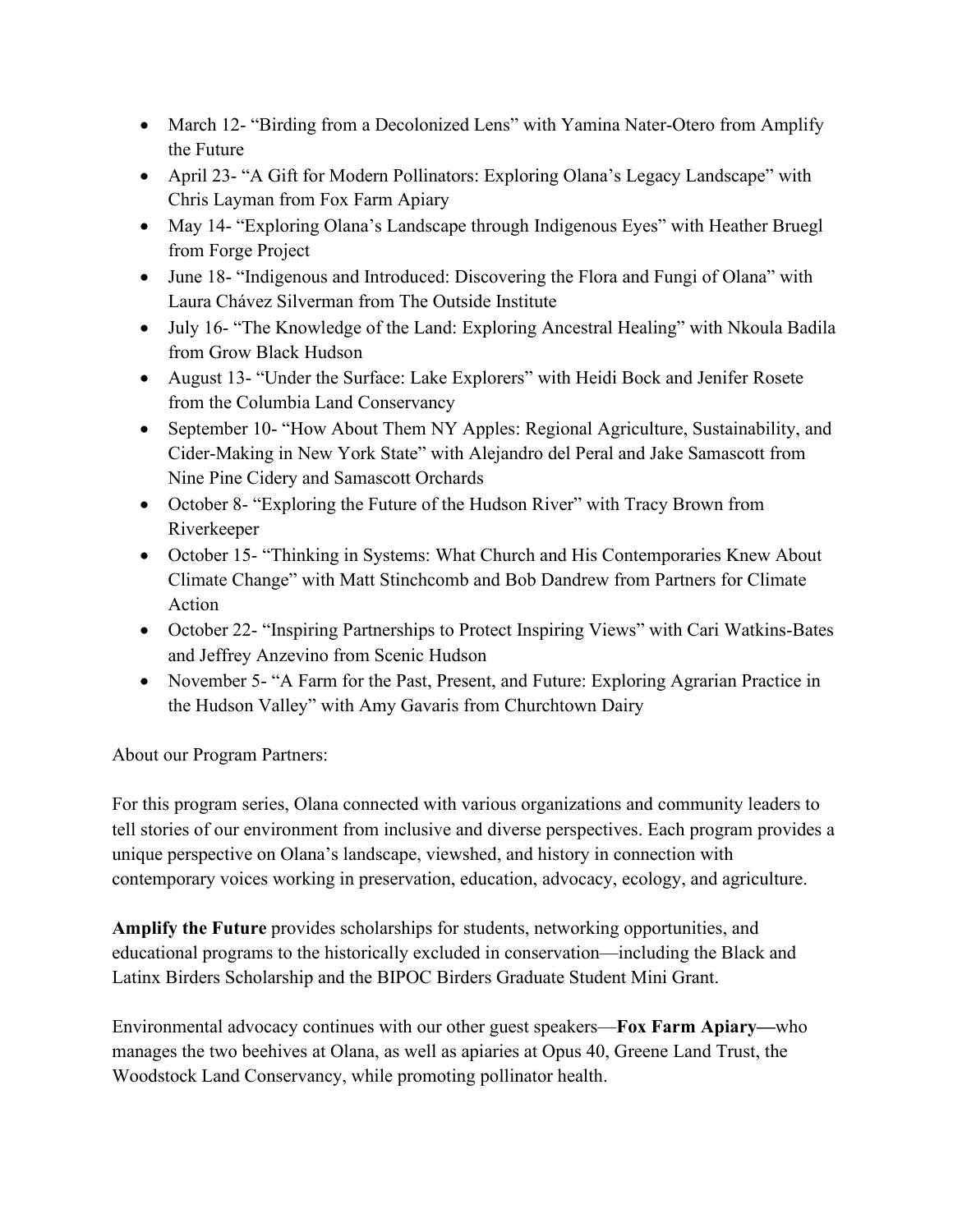**Forge Project** is a Native-led initiative centered on decolonial education, Indigenous art, and supporting leaders in culture, food security, and land justice.

**The Outside Institute** was founded in 2017 in the Upper Delaware Valley to foster a greater connection to the Earth by nurturing humanity's powers of observation and innate affinity for the wild.

**Grow Black Hudson** is an initiative that aims to reconnect the Black and Brown community to the plant knowledge of their ancestors and spread access to fresh food.

**Columbia Land Conservancy** works with their community to conserve the farmland, forests, wildlife habitat and rural character of Columbia County, strengthening connections between people and the land.

**Nine Pin Cider** is New York's First Farm Cidery offering quality craft ciders using 100% NY apples and fruit. **Samascott Orchards** is a family owned and operated farm that began in the early 1900's and today offers many varieties of fruits and vegetables to pick-your-own customers each year.

**Riverkeeper**'s mission is to protect and restore the Hudson River from source to sea and safeguard drinking water supplies, through advocacy rooted in community partnerships, science, and law.

**Partners for Climate Action** provides human, social, and financial capital to communities in the Hudson Valley who are leading the work to repair our natural systems and tackle the climate crisis.

**Scenic Hudson** preserves land and farms and creates parks that connect people with the inspirational power of the Hudson River, while fighting threats to the river and natural resources that are the foundation of the valley's prosperity.

**Churchtown Dairy** is a biodynamic farm that intends to serve as a beacon for those working to promote organic agriculture and resilient communities.

### ###

**About Olana and The Olana Partnership:** Olana is the greatest masterwork of Frederic Edwin Church (1826-1900), the preeminent American artist of the mid-19th century and the most important artist's home, studio, and designed landscape in the United States. Church designed Olana as a holistic environment integrating his advanced ideas about art, architecture, landscape design, and